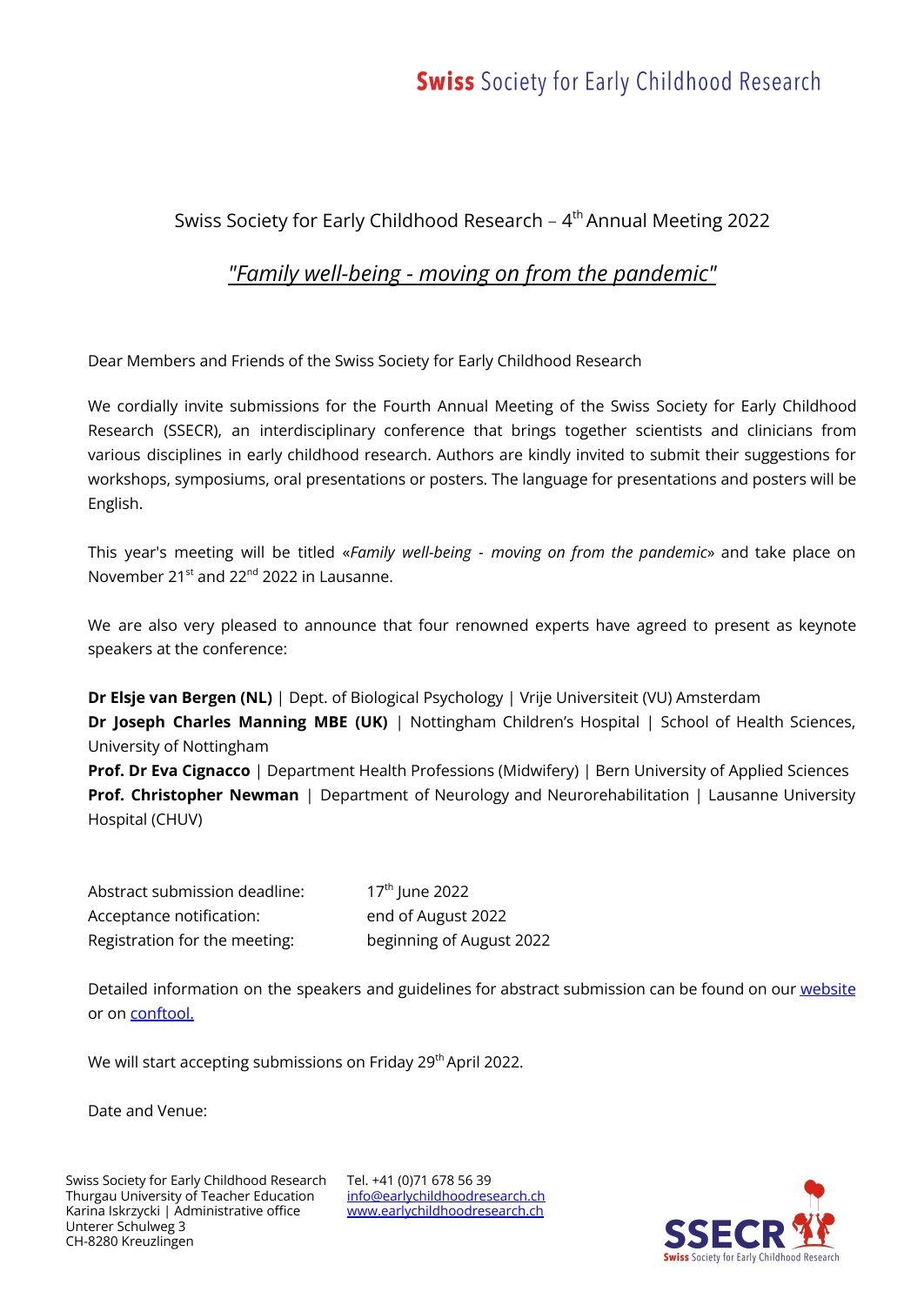# **Swiss** Society for Early Childhood Research

Monday and Tuesday | November 21st and 22 $^{\text{nd}}$  2022 Lausanne University Hospital : CHUV | Centre hospitalier universitaire vaudois Rue du Bugnon 21 CH-1011 Lausanne, Vaud, Suisse [www.lausanneuniversityhospital.com/home](http://www.lausanneuniversityhospital.com/home)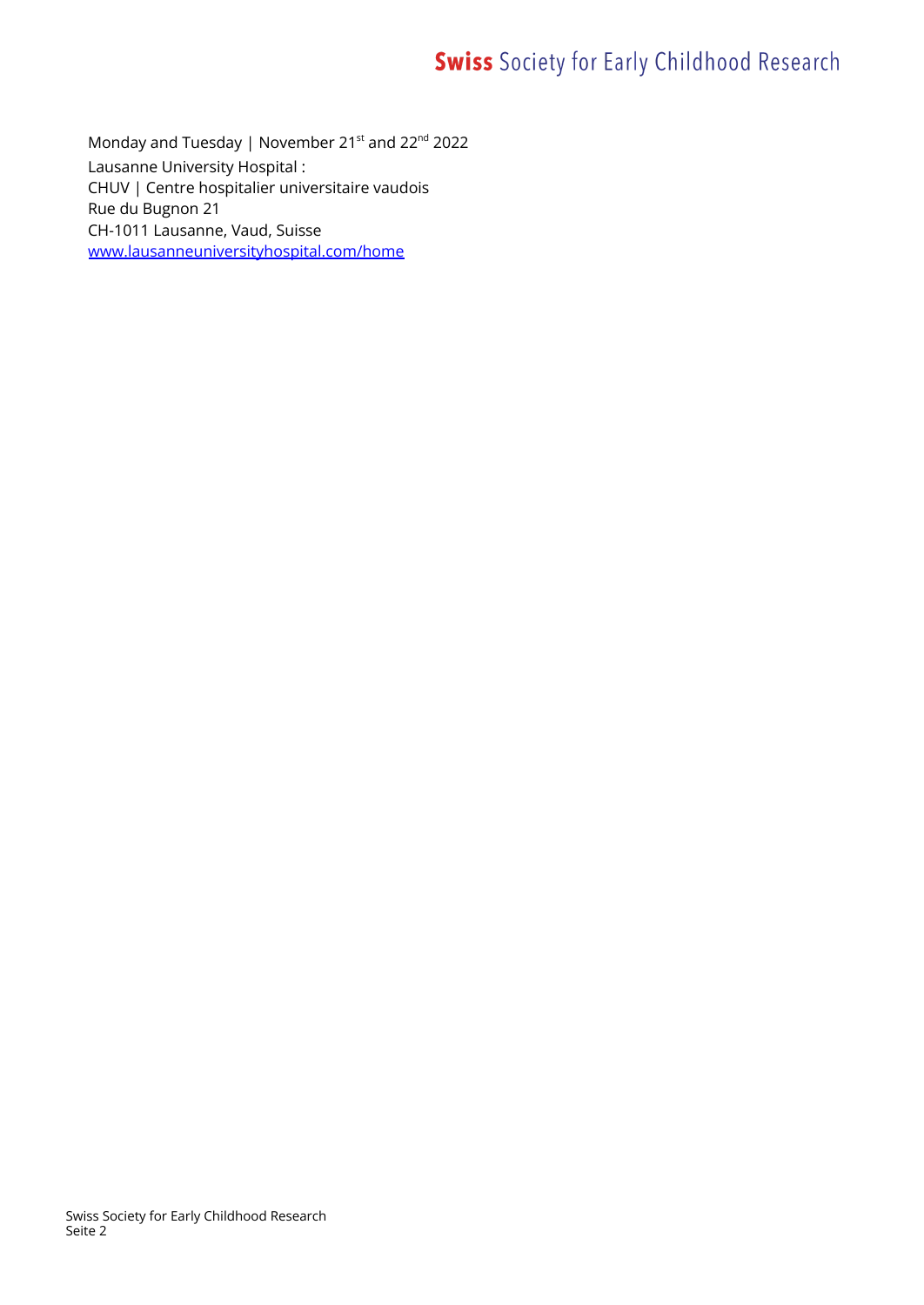#### **Who can submit an abstract?**

We invite abstract submissions relating to any aspect and discipline of prenatal and early childhood research. Alongside established researchers, we welcome attendance and submissions from early career researchers who wish to engage with other researchers in a welcoming and friendly atmosphere.

#### **Topics**

Topics for submission are related to different aspects of prenatal and early childhood research such as psychopathology, healthcare, cognitive development, social development, family-centered care or therapeutic interventions.

#### **Types of presentations**

Oral presentations are followed by a discussion with the audience. The duration of each oral presentation is 10 minutes plus 5 minutes for questions and discussion.

Poster presentations are interactive and open, giving researchers the opportunity to visualize their work and opportunities for interaction and discussion. Research at its earlier stages as well as more advanced research is suitable for poster sessions.

Workshop/ Symposium involves a panel of presenters giving in-depth, state-of-the art lectures on a range of topics, including application of new knowledge into practical examples, clinical scenarios, etc. For the symposia, you can choose between a general topic, the neurocognitive symposium or the perinatal symposium. The duration of a workshop/symposium is 90 minutes.

#### Research in Practice

#### **Abstract details**

- Abstracts should not exceed 250 words.
- Abstract title, authors' names, and affiliation are NOT included in the word count.
- Each word should begin with a capital letter except transition words.

#### **Submission guidelines**

- Language: English (except for the Research in Practice sessions that can take place in a Swiss language). The language of the abstract should reflect the language used for the presentation at the conference.
- Title: Each word should begin with a capital letter except transition words. Please do not use abbreviations or accented letters.
- Key words: select 3 5 key words which are relevant for your presentation.
- The abstract must include: Abstract title, Abstract authors (First name, Last name, Affiliation State and/or Country). The details of the presenting author should be the same as the conference registration name. Abstract body may include tables, but no attachments are allowed.

Tel. +41 (0)71 678 56 39 [info@earlychildhoodresearch.ch](mailto:info@earlychildhoodresearch.ch) [www.earlychildhoodresearch.ch](http://www.earlychildhoodresearch.ch/)